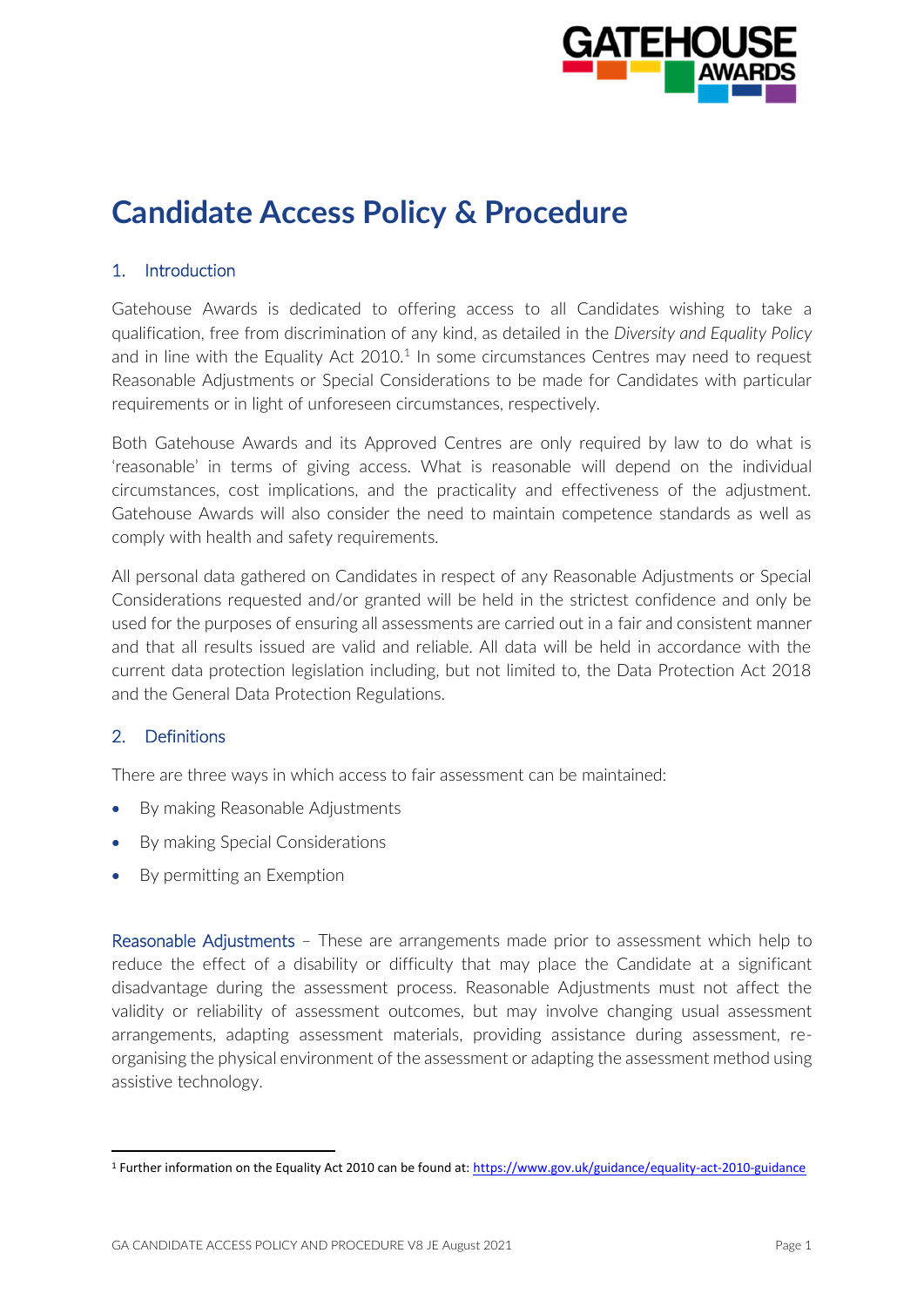

Special Consideration – These can be applied during or after an examination when unforeseen circumstances may prevent the Candidate from attending or completing their examination, such as temporary illness, bereavement, or disruption to the examination.

Exemption – This is an arrangement made prior to assessment which can be described as a form of a reasonable adjustment as a last resort, since no other access arrangement is available. This exempts the Candidate from taking a part of the assessment. An exemption may be applied due to a Candidate having a disability which makes it impossible for them to demonstrate the required skills.

Controlled Examination – This refers to examinations which are set externally and must be delivered in line with the conditions specified by Gatehouse Awards' Regulations for Conducting Controlled Examinations.

# 3. General Guidance for Centres

Gatehouse Awards recommends that Centres have suitable facilities to allow access for Candidates with physical disabilities, including wheelchair access and disabled toilet facilities.

Centres must not discriminate against any Candidate on the grounds of race, gender, age, disability, marital status, sexual orientation, gender-reassignment, pregnancy and maternity and religion or belief and must at all times adhere to the Equalities Act 2010. All Centres must have a suitable Equality Policy which details the way in which they adhere to this legislation.

Centres must also ensure that all relevant staff are aware of how a Reasonable Adjustment or Special Consideration should be processed in line with this policy.

#### 4. Reasonable Adjustments

Where Reasonable Adjustments are made, these must:

- not affect the integrity of the award
- reflect the current needs of the individual Candidate
- not give the Candidate an unfair advantage over other Candidates
- ensure that assessment continues to be valid, reliable and comparable against stated criteria.

# 4.1. Examples and Eligibility

The following section provides information on when Reasonable Adjustments can be made, an overview of what eligibility criteria will be applied, and whether the Centre may apply the Reasonable Adjustment without seeking prior approval from Gatehouse Awards (C) or whether it must make a formal request (AO) before doing so.

The Centre must ensure that they have the capacity to provide the relevant adjustment.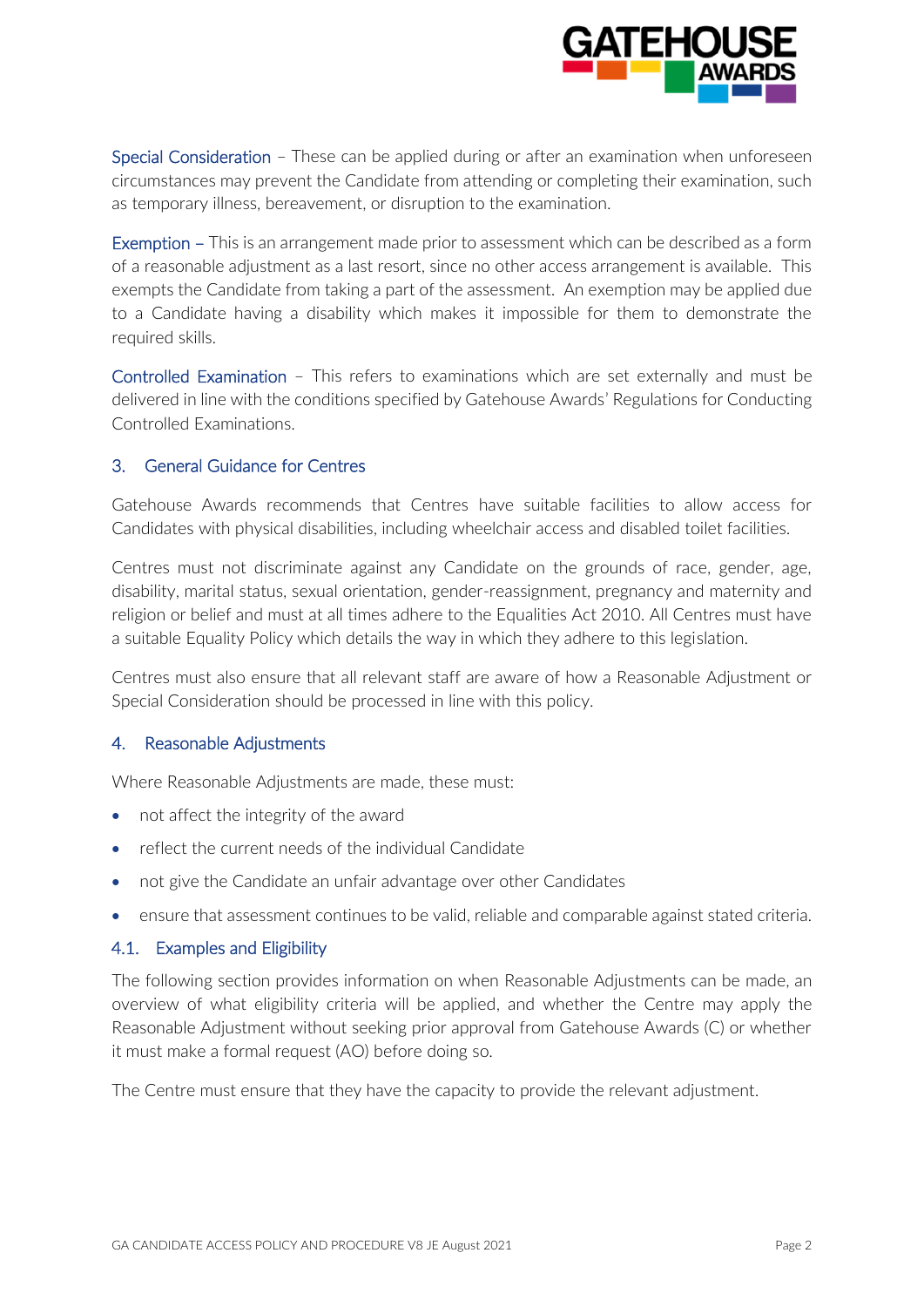

| Reasonable Adjustment                                                      | Eligibility / Evidence                                                                                                                                                                                         | Controlled<br>Examinations | Other<br>Assessments |
|----------------------------------------------------------------------------|----------------------------------------------------------------------------------------------------------------------------------------------------------------------------------------------------------------|----------------------------|----------------------|
| Extra time                                                                 | Statement of special educational<br>needs<br>OR Psychological assessment<br>carried out by a qualified<br>psychologist<br>OR Specialist assessment carried<br>out by a specialist teacher<br>OR Medical report | AO                         | AO                   |
| Use of coloured overlays, low<br>vision aids and tinted<br>spectacles      | Visual impairment / Medical<br>Report                                                                                                                                                                          | $\mathsf{C}$               | $\mathsf{C}$         |
| Use of hearing aids/hearing<br>induction loops                             | Hearing impairment / Medical<br>Report                                                                                                                                                                         | $\mathsf{C}$               | $\mathsf{C}$         |
| Colour naming by the<br>Invigilator for Candidates who<br>are colour blind | A statement from a GP or<br>optometrist                                                                                                                                                                        | AO                         | $\mathsf{C}$         |
| Bilingual translation dictionary                                           | First language is not English, and<br>the Learner is not being assessed<br>in ESOL, English language or<br>Literacy                                                                                            | $\mathsf{C}$               | $\mathsf{C}$         |
| Low vision aid / magnifier                                                 | Visual impairment                                                                                                                                                                                              | $\mathsf{C}$               | $\mathsf{C}$         |
| Optical Character Reader<br>(OCR) scanner                                  | Visual impairment - medical<br>evidence                                                                                                                                                                        | AO                         | $\mathsf{C}$         |
| Supervised rest breaks                                                     | Medical / psychological / physical<br>disability<br>Medical / psychological report                                                                                                                             | AO                         | $\mathsf{C}$         |
| Separate invigilation                                                      | Autism/dyslexia/ADHD - any<br>condition which requires additional<br>time, use of reader or scribe, etc.<br>Medical report                                                                                     | AO                         | $\mathsf{C}$         |
| Taking the assessment at an<br>alternative venue                           | Medical Report / Other                                                                                                                                                                                         | AO                         | $\mathsf{C}$         |
| Assessment material in<br>enlarged format                                  | Visual impairment - medical<br>evidence                                                                                                                                                                        | AO                         | $\mathsf{C}$         |
| Assessment material in Braille                                             | Visual impairment - medical<br>evidence                                                                                                                                                                        | AO                         | AO                   |
| Assessment material in BSL                                                 | Hearing impairment / muteness -<br>medical evidence                                                                                                                                                            | AO                         | AO                   |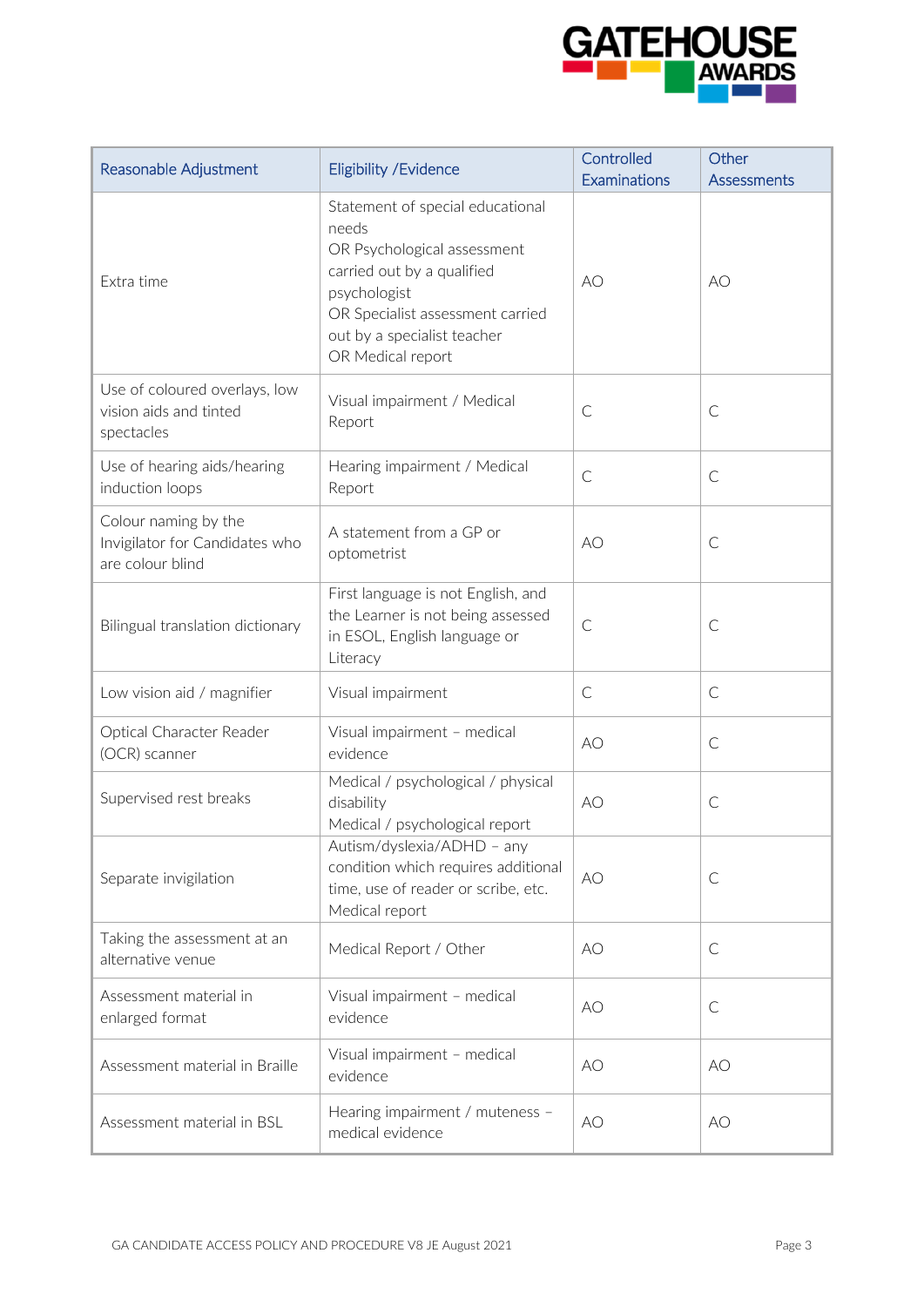

| Assessment material in audio<br>format | Visual impairment                                                                                                                                                                                              | AO | AO           |
|----------------------------------------|----------------------------------------------------------------------------------------------------------------------------------------------------------------------------------------------------------------|----|--------------|
| Responses in BSL                       | Hearing impairment / muteness -<br>medical evidence                                                                                                                                                            | AO | AO           |
| Responses in Braille                   | Visual impairment - medical<br>evidence                                                                                                                                                                        | AO | AO           |
| Reader except for any reading<br>test  | Statement of special educational<br>needs<br>OR Psychological assessment<br>carried out by a qualified<br>psychologist<br>OR Specialist assessment carried<br>out by a specialist teacher<br>OR Medical report | AO | $\subset$    |
| Scribe except for any writing<br>test  | As above                                                                                                                                                                                                       | AO | $\subset$    |
| Scribe for writing test*               | Specific circumstances only, such<br>as major injury to hand, blindness,<br>etc.<br>MUST HAVE MEDICAL REPORT                                                                                                   | AO | AO           |
| Prompter                               | As above                                                                                                                                                                                                       | AO | $\mathsf{C}$ |
| Other                                  | As stipulated                                                                                                                                                                                                  | AO | AO           |

Candidates requesting Reasonable Adjustments, or an Exemption must provide their Centre with evidence of their disability. medical condition or learning needs and a copy of this must be provided to Gatehouse Awards with the request.

\*The use of a scribe for a writing test is only allowable in specific cases, such as where a Candidate can only write in Braille, but it would be unreasonable to expect a centre to have a braille writer available. Specific safeguards are in place for the use of a scribe. See below.

# 4.2. Exemptions and Reasonable Adjustments requiring prior approval from Gatehouse Awards

In all cases of Reasonable Adjustment requiring prior approval, Centres must complete the form *Request for a Reasonable Adjustment or Exemption* (Appendix 1.) and forward it to Gatehouse Awards together with relevant evidence as soon as possible, but no later than 10 working days (except for requests for Braille) prior to the scheduled assessment date. Gatehouse Awards will provide a decision within 5 working days of the receipt of the request.

In the rare circumstances where Gatehouse Awards will not be able to provide a decision or facilitate the necessary Reasonable Adjustment within the timescales below, the Centre will be notified of the new timescale as soon as possible.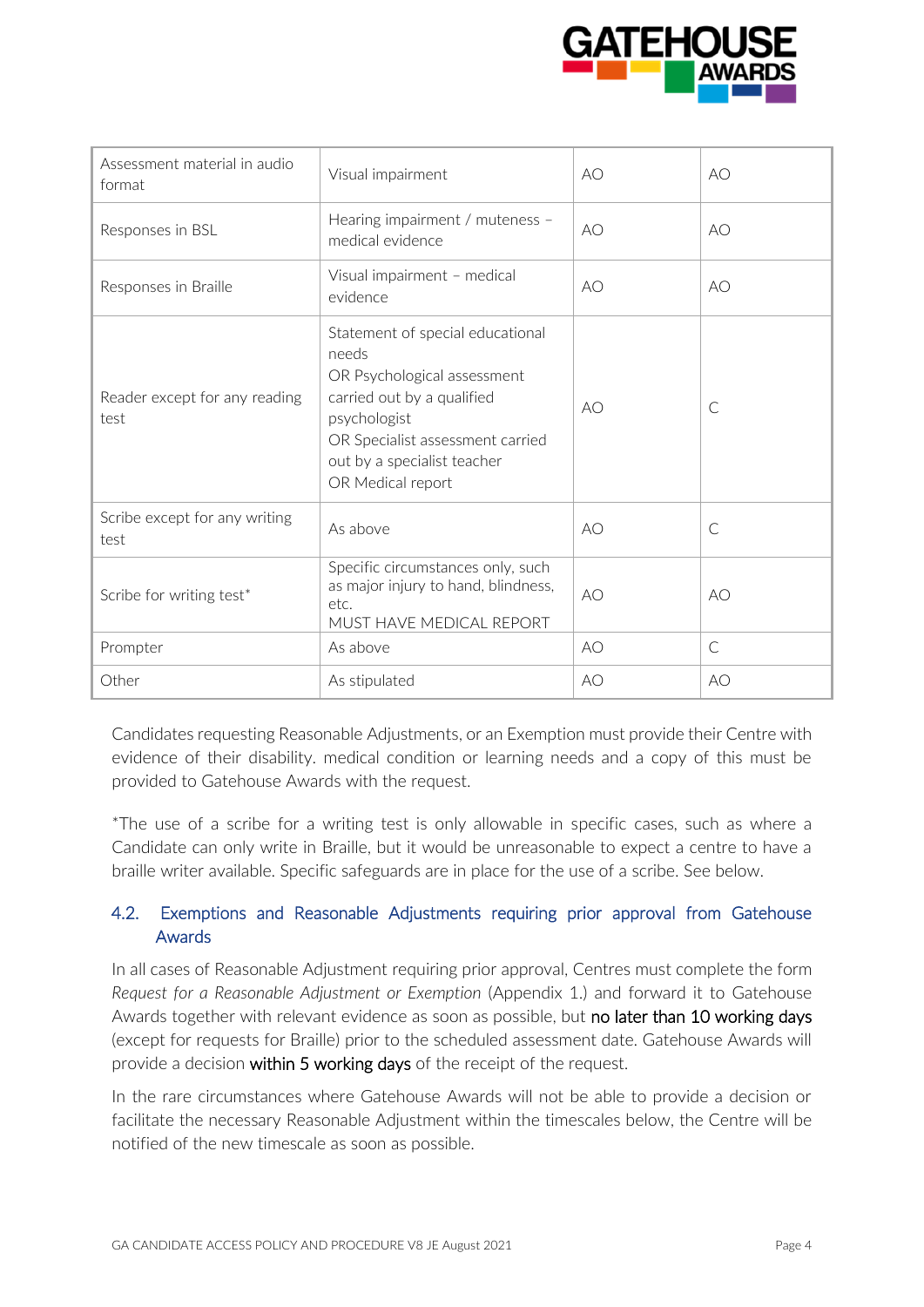

The learning outcomes of some Gatehouse Awards qualifications may require Candidates to demonstrate competence. This may limit access for some Candidates, for instance a Candidate who has a severe hearing impairment would not be allowed to use a British Sign Language interpreter or signer during an assessment of their English speaking or listening abilities and therefore would not be able to gain the full qualification.

# \*NOTE: ALL requests for Exemptions must be submitted in advance to Gatehouse Awards.

\*NOTE: Requests for Braille versions of examination papers must be submitted at least 60 days prior to the date of the examination. We do not hold stocks of Braille assessment materials due to the fact that we change our assessment materials on a regular basis and Braille is requested very infrequently. We therefore only obtain a Braille version of an assessment paper at the time of receipt of a request. This is regardless of which qualification is being taken.

# 4.3. Controlled Conditions for Use of a Reader

There are some instances where the use of a specially trained 'Reader' is necessary. This may be because of visual impairment or, in some cases, severe dyslexia, etc. However, a Reader should not normally be used as part of a language assessment that is assessing the candidate's ability to read text, as then the outcome would not be the candidate's own work.

It is imperative that Readers adhere to some specific requirements to ensure that the use of the Reader does not disadvantage or advantage the candidate using their services, including:

- The Reader must have undergone training in how to be a Reader, including how to deliver an assessment as a Reader
- The Reader must not have any personal or business connection with the candidate
- Readers must not provide additional information to candidates other than what is written on the assessment papers
- Readers must not paraphrase or explain the meaning of words or phrases contained in the assessment papers
- Readers must not assist the candidate in any way whist they are answering the questions contained in the assessment materials
- All candidates who are assigned a reader must be assessed in a separate room from any other candidates taking the assessment to ensure the Reader does not disturb them
- If there are multiple candidates requiring a reader for the same assessment, they may be assessed together, however, there should be a separate invigilator present as the Reader will not be able to see the candidates' conduct whilst reading from the assessment materials
- Readers should not write anything down for a candidate unless it has been agreed that they will also act as a Scribe and have received permission from Gatehouse Awards to do so
- If a Reader is also acting as the invigilator (only allowable to a single student) they **must** ensure that the invigilation is carried out compliantly and in accordance with the guidance provided by Gatehouse Awards. This includes, but is not limited to, things such as:
	- o Removal of mobile phones prior to the assessment starting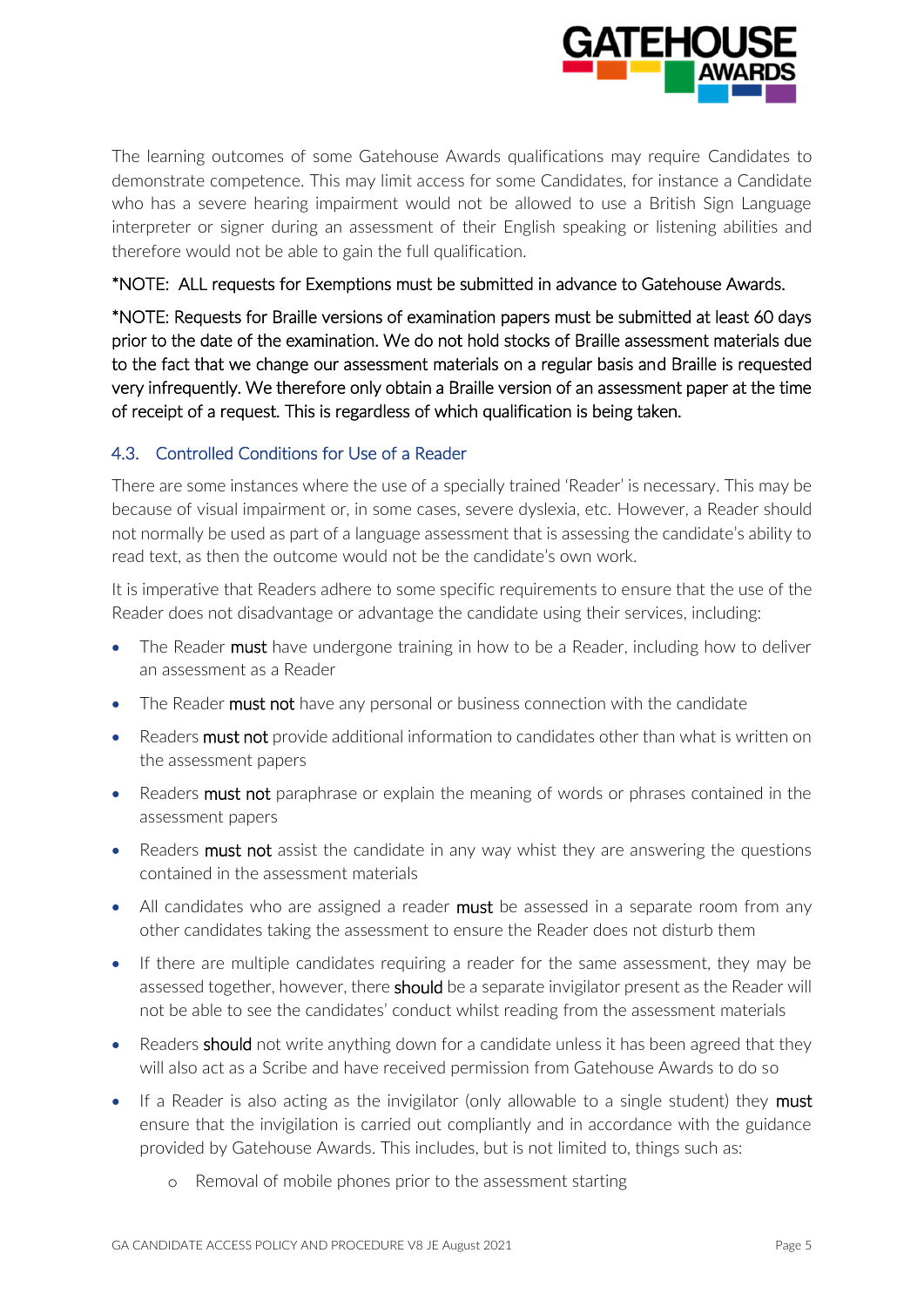

- o Removal of dictionaries unless specifically allowed in the assessment instructions
- o Ensuring that no candidates have access to the internet; e.g. via wi-fi enabled watches, tablets, PCs or any other device that can connect to the internet.

## 4.4. Controlled Conditions for Use of a Scribe

A 'Scribe' is someone who writes down a Candidate's answers during an examination because the Candidate is unable to. This is usually because the Candidate has an injury or is disabled in a way that would severely affect their ability to write their answers, for instance, total, or near total, blindness, or the candidate has had an accident that has disabled their writing hand and they are unable to write.

The use of a scribe can be a very high-risk reasonable adjustment to make. There are sometimes alternatives available, such as voice activated software that will produce a text version of what the candidate has said. However, this would still need to be invigilated and for the text to be printed off immediately following the end of the examination to ensure that the candidate, or someone on their behalf, cannot alter the content before submission.

Where a scribe is used, the following procedures and safety guards should be observed:

- The Scribe **must** have undergone training in how to be a Scribe
- The Scribe must not have any personal or business connection with the candidate
- A candidate who is to make use of a Scribe **must** be in a separate room from any other candidates taking the assessment to ensure that they do not disturb other candidates
- A Scribe can only scribe for one candidate at a time. They **cannot** be scribe to multiple candidates taking the same assessment at the same time
- A scribe must not read any portion of the assessment papers to the candidate unless they have also been given permission by Gatehouse Awards to act as a Reader as well as a Scribe
- A scribe must not assist the candidate in any way during the examination (over and above making a written record of what they say) including answering any questions from the candidate about the meaning of a word or phrase, etc.
- A scribe must take down exactly what the candidate says as their answer; they must not amend any words, phrases or answers given
- A scribe is allowed to repeat back to the candidate what they have taken down and make amendments requested by the candidate. Where they are asked to make an amendment, they must score through the original word or phrase and insert the amended word or phrase
- A scribe will usually also act as the invigilator to the candidate they are scribing for. As such they **must** ensure that the invigilation is carried out compliantly and in accordance with the guidance provided by Gatehouse Awards. This includes, but is not limited to, things such as:
	- o Removal of mobile phones prior to the assessment starting
	- o Removal of dictionaries unless specifically allowed in the assessment instructions
	- o Ensuring that no candidates have access to the internet; e.g. via wi-fi enabled watches, tablets, PCs or any other device that can connect to the internet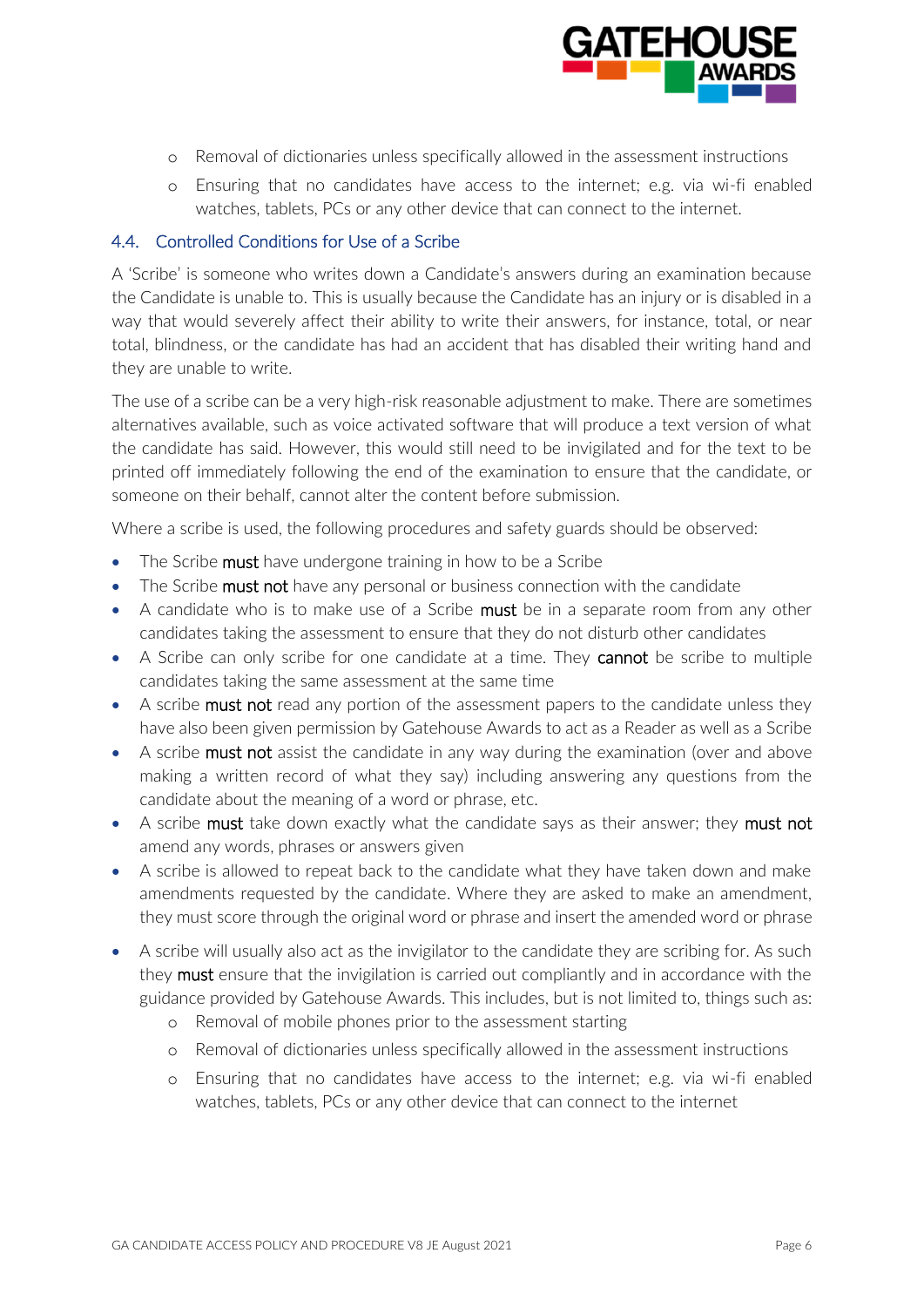

# 5. Special Considerations

Special Consideration is given to events or circumstances beyond the Candidate's control, which lead to a Candidate being unable to complete or attend their assessment or, where applicable, examination. Examples of events that may attract Special Consideration would be:

- Temporary illness which is evident at the time of the assessment
- An injury which has manifested itself at the time of the assessment
- Recent bereavement of a close family member
- Fire or similar emergency during the examination
- Building work/loud noise at the examination Centre
- Failure of equipment during the examination
- Failure of the Centre to implement a requested Reasonable Adjustment, or the Reasonable Adjustment(s) put in place are impractical or incorrect
- Other accidental events at the time of the assessment such as being given the wrong examination paper, being given a defective examination paper or CD, failure of materials to arrive on time
- Maladministration and / or malpractice.

Examples of events that will not attract Special Consideration:

- domestic inconvenience, such as moving house, lack of facilities, taking holidays
- minor disturbance in the examination room caused by another candidate
- the consequences of disobeying the centre's internal regulations
- the consequences of taking alcohol or recreational drugs
- misreading the instructions of the question paper and answering the wrong questions
- misreading the timetable and/or failing to attend at the right time and in the right place

In most circumstances relating to noise disturbance or evacuation of a building during a controlled examination, alternative rooms or premises may be sourced and the examination can continue with extra time allowed for the disruption. If it is not possible for Candidate(s) to attend or complete their examination, new dates will be agreed. The Special Consideration arrangements should allow the Candidate(s) to demonstrate the achievement they are capable of for the unit(s) in question.

In the event of maladministration or malpractice leading to production of unauthentic work, Gatehouse Awards may adjust the application of the mark scheme to reflect the fact that a proportion of the work presented is not the candidate's own.

Special Consideration will normally be given by applying an allowance of marks to each component affected within a specification. The size of the allowance depends on the timing, nature and extent of the illness or misfortune. The maximum allowance given will be 5% of the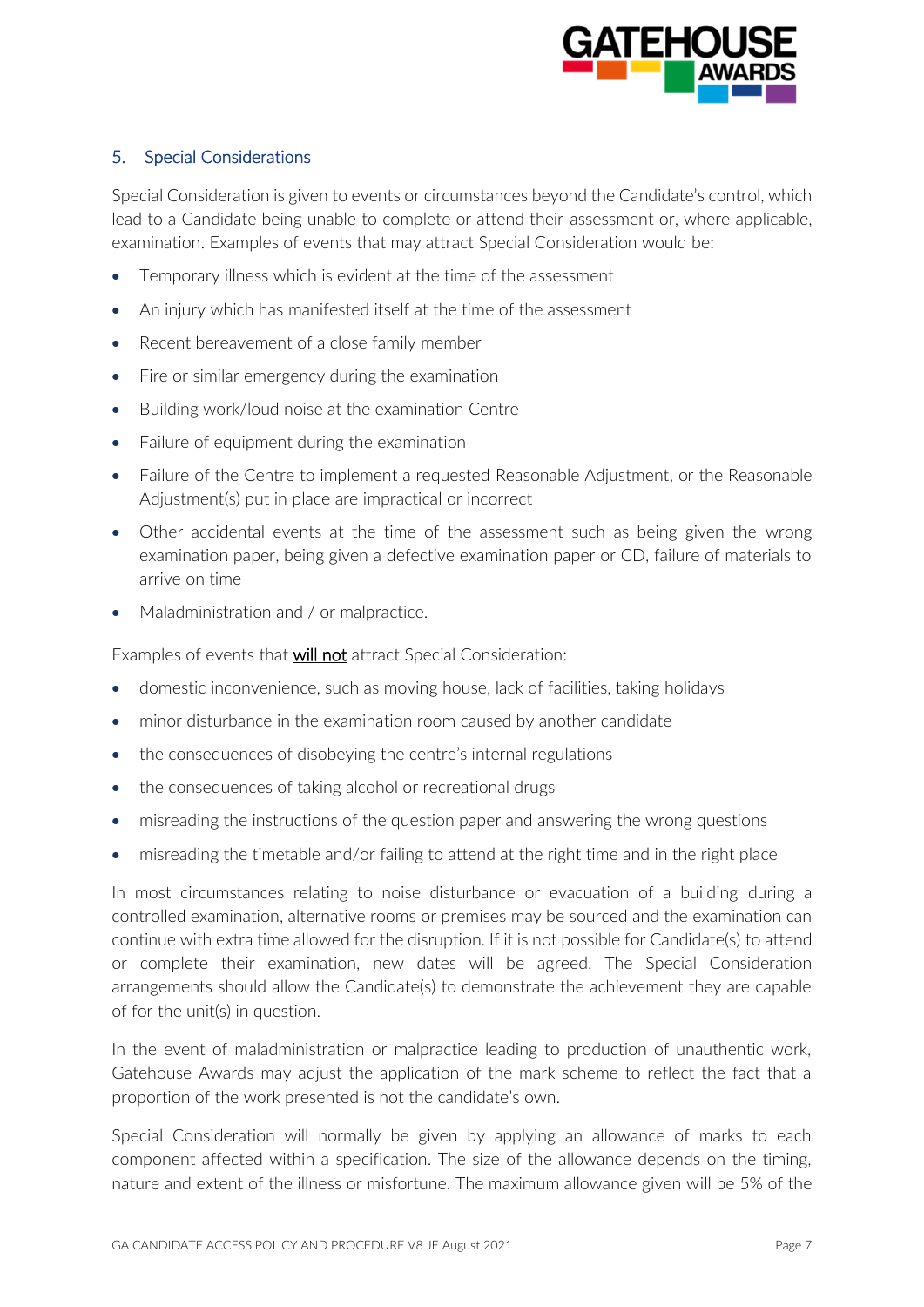

total raw marks available in the component concerned, including controlled assessment/coursework/non-examination assessment.

The decision made by the awarding organisation will be based on various factors which may vary from one subject to another. The factors taken into consideration will include:

- the severity of the circumstances
- the date of the examination in relation to the circumstances
- the nature of the assessment

# 5.1. Lost or damaged work

If a candidate's work has been lost within the examination centre and despite every effort it cannot be found, or it has been accidentally destroyed, the circumstances should be reported immediately to Gatehouse Awards.

Gatehouse Awards will consider whether it is appropriate to accept a mark for which there is no available evidence of attainment. This may occur in the following circumstances:

- The centre must be able to verify that the work was done and that it was monitored whilst it was in progress
- The loss is not the consequence of negligence on the part of the candidate
- If only part of the work is lost and part of the work is available, further guidance must be sought from the awarding organisation.

# 6. Exemptions

An Exemption may only be granted as a very last resort, where any other Reasonable Adjustment cannot be granted for a Candidate with a disability.

The Exemption must be agreed by GA before the examination and permits a disabled Candidate to miss a component or components.

The grounds for granting an Exemption are:

- the exemption must not undermine the integrity of the qualification
- it must only apply to a whole component where the candidate cannot demonstrate any of the required skills within that component due to disability
- it must make up no more than 40% of the overall qualification.

When an Exemption is granted, an indication will be placed on the Candidate's qualification certificate to show that not all of the assessment objectives were accessible.

A certificate indication is a small '+' next to the component. This '+' is explained on the back of the certificate. The explanation simply states that the Candidate was exempt from part of the assessment. It does not make reference to any of the particulars of the exemption.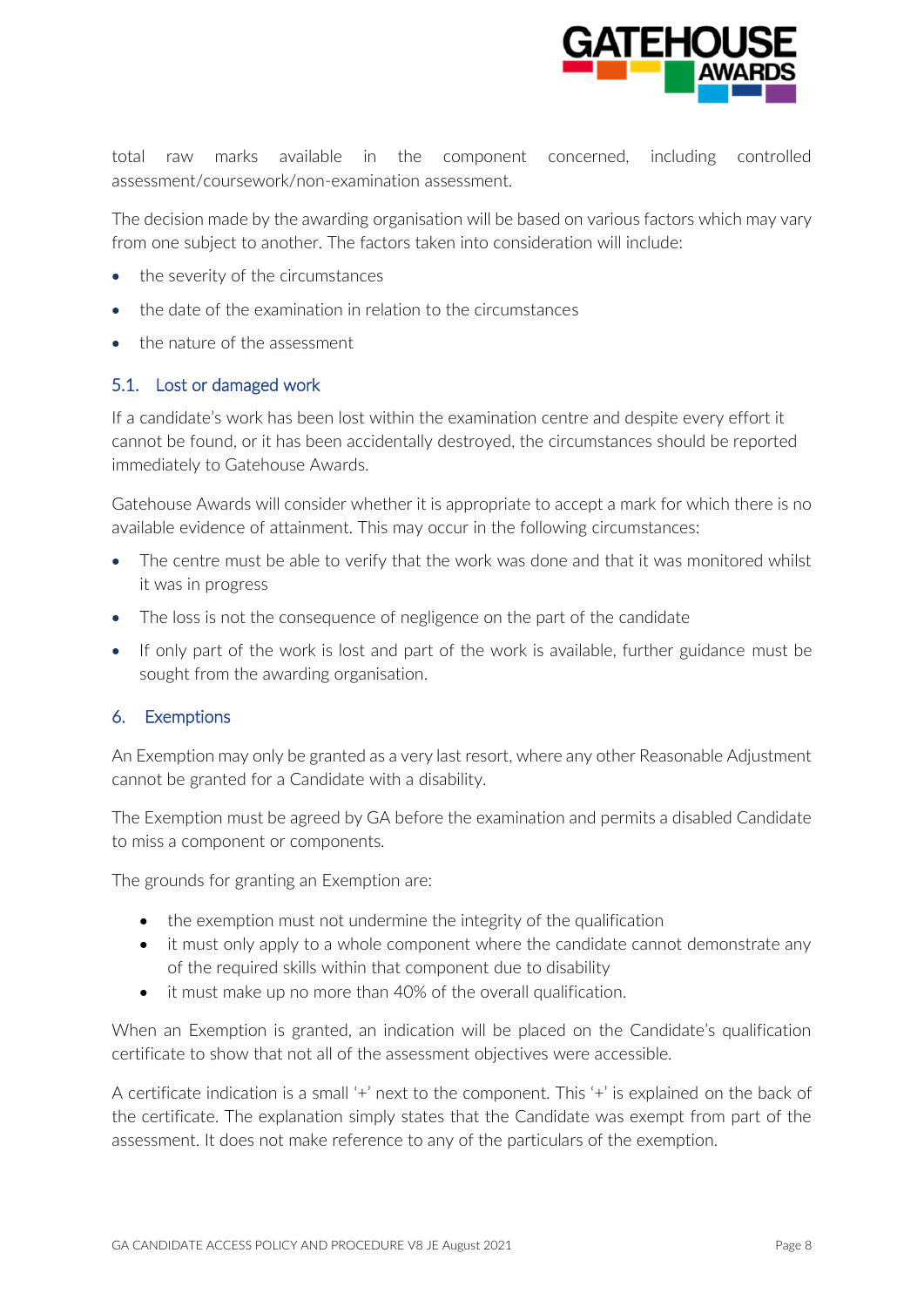

# 7. Recording Reasonable Adjustments, Exemptions & Special Considerations

Centres must complete the *Record of Reasonable Adjustments / Special Considerations Form* (Appendix 2) in order to record the decisions made by its staff, a copy of the form should be provided to Gatehouse Awards with the assessment materials. The Centre should retain copies for audit purposes.

## 8. Video Recording – Arrangements for Cultural/Religious Objections

Gatehouse Awards is aware that some Candidates may have cultural or religious reasons for not wanting to show their face on camera, particularly if the video may be seen by a person of another gender.

Gatehouse Awards is keen to ensure that no Candidate is disadvantaged due to their cultural or religious beliefs; however, where applicable, it is also necessary to ensure that all Candidates are subject to the same level of scrutiny in respect of confirming their identification. For this reason, Gatehouse Awards have put the following arrangements in place with respect to examinations for qualifications which may require Centres to make video recordings:

- ALL Candidates must show their full face to the video camera at least once during the examination, preferably at the start of the examination.
- Once their face has been shown, the Candidate can resume the video wearing any form of face covering they feel comfortable in or is required by their religious or cultural beliefs.
- The video must **NOT** be stopped during any part of the examination after it has begun so that it can be confirmed that the person who showed their face to the camera is the person who sat the examination
- The Candidate must still take the examination in such a position where their hands can be seen in front of them and their head and upper body is in the frame – recordings of the back of the Candidate are not acceptable.
- The Interlocutor / Invigilator should then ensure that it is noted on the *Examination Report Form* that a Candidate does not wish for their face to be shown to a member of another gender.
- Gatehouse Awards can guarantee that the video is not viewed by any person of another gender for marking, moderation or investigative purposes within Gatehouse Awards.
- All Candidates must be aware that any video recording may be shared with the Regulator and/or other Government-appointed agencies, should it be requested. Whilst every effort will be made to ensure that the Candidate's requirements are adhered to, Gatehouse Awards cannot be held responsible for other agencies' policies or procedures in such matters.
- If a Candidate is not prepared to have their examination recorded in this way, it can be arranged for a member of Gatehouse Awards staff of an appropriate gender to be physically present at the examination sessions. The Candidate will be required to show their face to this member of staff in order to verify their identity. The rest of the examination will be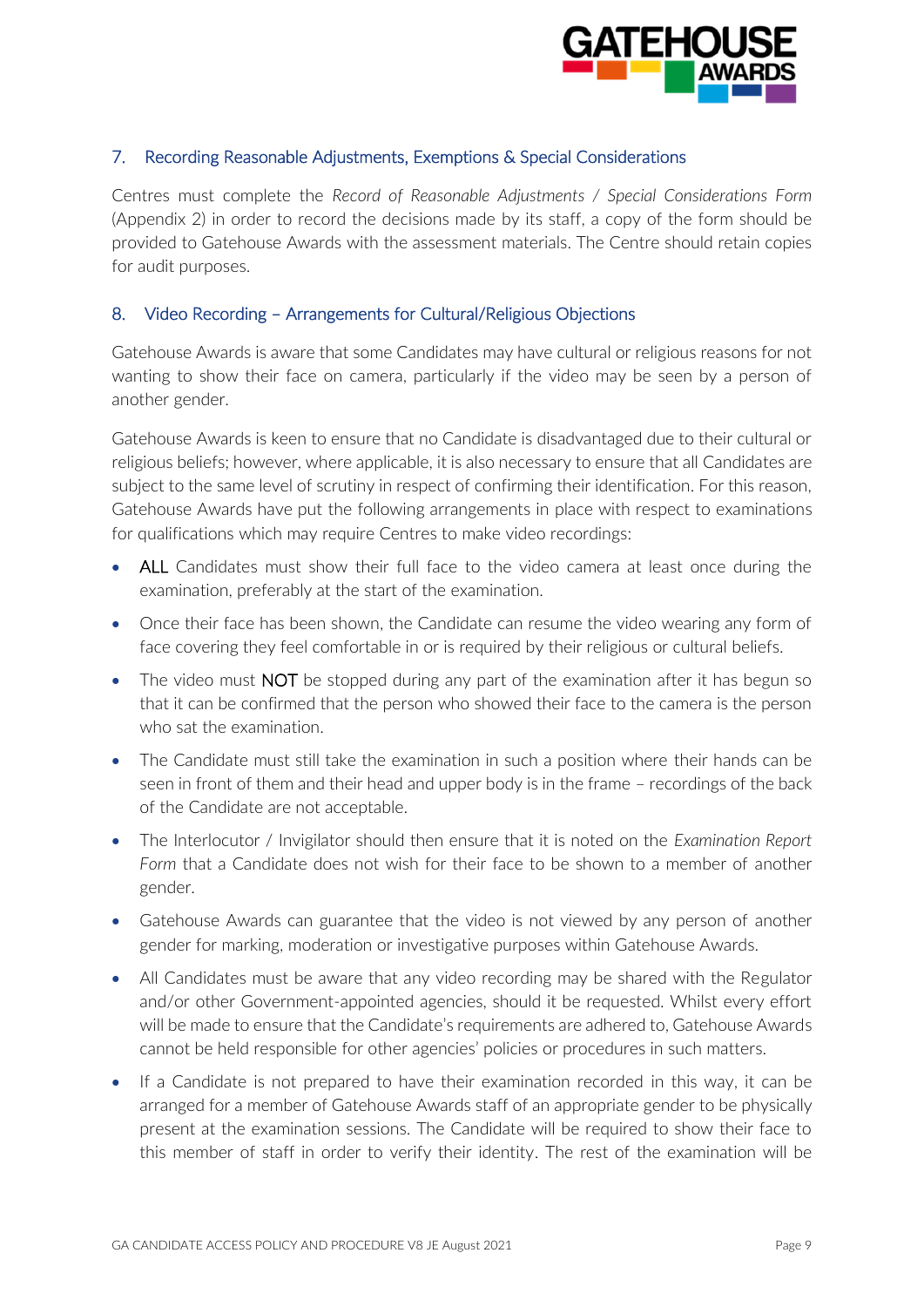

recorded as normal. In order to facilitate this Readjustment, additional fees would be applicable of up to £150 per day plus travel expenses.

• If a Candidate refuses all of the above, they will **NOT** be allowed to sit the Gatehouse Awards examination.

A statement to be provided to Candidates has been included below for Centres to use in the event that a Candidate objects to video recording on the grounds that it is contrary to their religious or cultural beliefs.

#### Notice to Candidates – Video Recording

#### Please be advised that:

- In order to confirm your identity, your Gatehouse Awards IESOL speaking examination will be video recorded by the Centre staff.
- You will be requested to show your full face to the camera at least once during the examination. This is so that Gatehouse Awards can confirm that you are the person shown on your ID documents.

#### If you have any particular cultural or religious reason for not wanting a person of the opposite gender to view your video, please ask the Centre to tell us by using the Examination Report Form.

This will enable Gatehouse Awards to make sure that the video will only be viewed by a person of the same gender.

In line with our 'Candidate Access Policy' and Data Protection legislation, Gatehouse Awards would like to assure you that your privacy is fully protected. As such, once it is submitted by the Centre to Gatehouse Awards the video recording of your examination will not be shared with anyone other than Gatehouse Awards staff (and if necessary, to any government appointed authority such as UK Visa & Immigration, the Regulator(s)or the police, should they request it) without your express permission. In cases where a video is provided to a government authority, Gatehouse Awards will also pass on your request regarding the gender of any viewers; however, their compliance cannot be guaranteed by Gatehouse Awards.

If you refuse to show your face to the camera, you will not be allowed to take the examination with Centre staff. In order to ensure we can confirm your identity without a video, Gatehouse Awards staff will have to observe your examination. This means that you may have additional fees to pay.

Please refer to our website, email us (info@Gatehouseawards.org) or ask the Centre staff if you need any more information about the examination process.

# 9. Monitoring the Candidate Access Policy and Procedure

Gatehouse Awards will ensure that:

• Reports are made to the Governing Body and Quality Panel as part of the Self-Evaluation procedure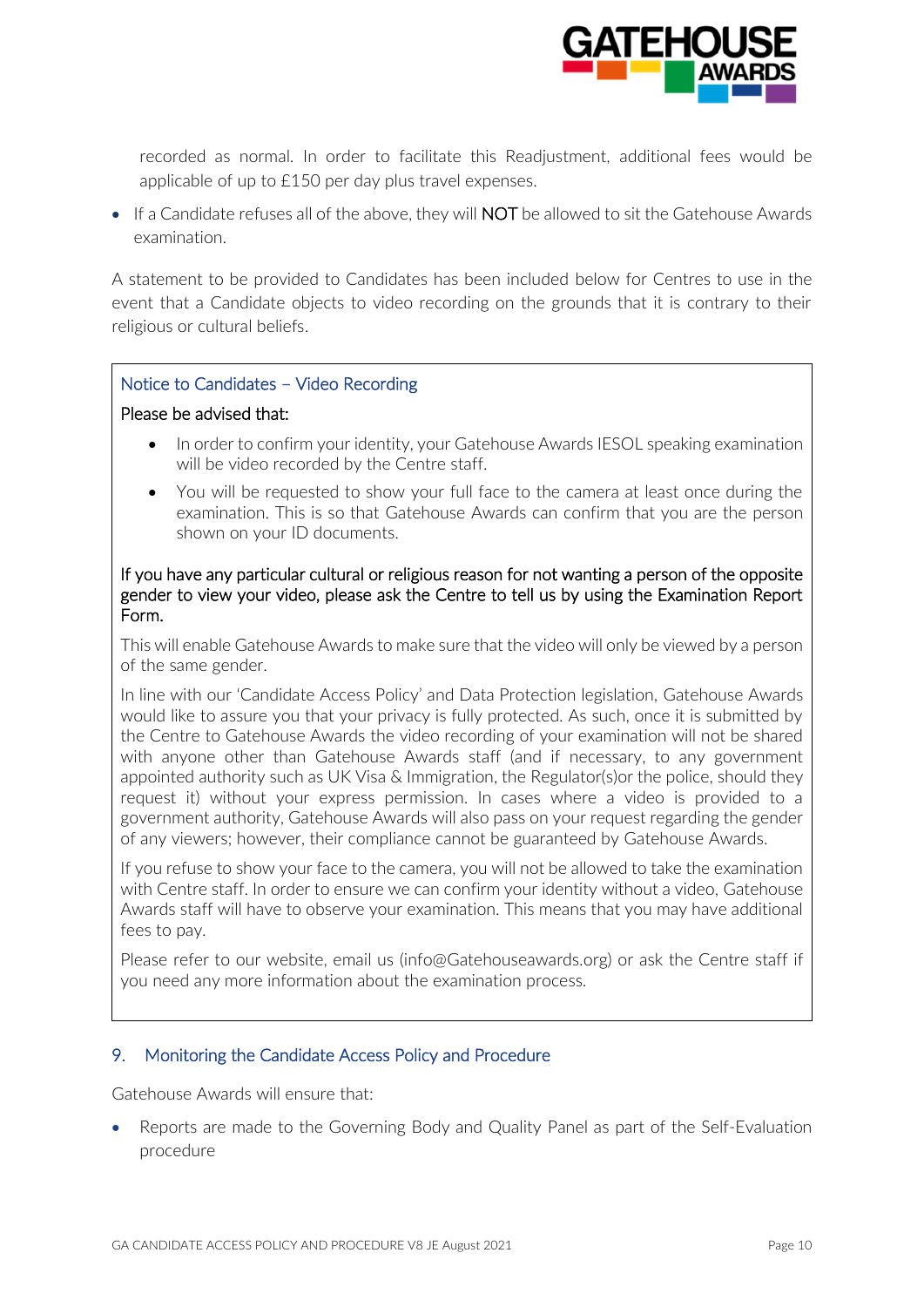

- Guidance from the regulators is reviewed and the policy is updated to comply with best practice
- Information from monitoring activities is made available to the Regulator(s) as part of the Awarding Organisation's self-evaluation procedure and on request
- This policy is reviewed at least annually or earlier as required

| Document Specification:                        |                                                                                                                                                                                                                                                                                                                                                                                         |  |  |
|------------------------------------------------|-----------------------------------------------------------------------------------------------------------------------------------------------------------------------------------------------------------------------------------------------------------------------------------------------------------------------------------------------------------------------------------------|--|--|
| Accountability:                                | Gatehouse Awards Governing Body                                                                                                                                                                                                                                                                                                                                                         |  |  |
| Responsibility:                                | Quality & Compliance Manager                                                                                                                                                                                                                                                                                                                                                            |  |  |
| Version:                                       | 8                                                                                                                                                                                                                                                                                                                                                                                       |  |  |
| Interim Review /<br>Update (if<br>applicable): | August 2021                                                                                                                                                                                                                                                                                                                                                                             |  |  |
| Fffective from:                                | August 2021                                                                                                                                                                                                                                                                                                                                                                             |  |  |
| Indicative review<br>date                      | August 2023                                                                                                                                                                                                                                                                                                                                                                             |  |  |
| Links to Ofqual GCR                            | G6 and G7                                                                                                                                                                                                                                                                                                                                                                               |  |  |
| Other<br>relevant documents:                   | Conducting<br>Controlled<br>Gatehouse<br>Awards<br><b>Regulations</b><br>for<br>Examinations<br>Centre Assessment Standards Scrutiny (CASS)<br>Record of Reasonable Adjustment/Special Consideration Form<br>Request for Reasonable Adjustment and Exemption Form<br>Qualification Specifications<br>Gatehouse Awards Centre Handbook<br>Gatehouse Awards Appeals Policy and Procedures |  |  |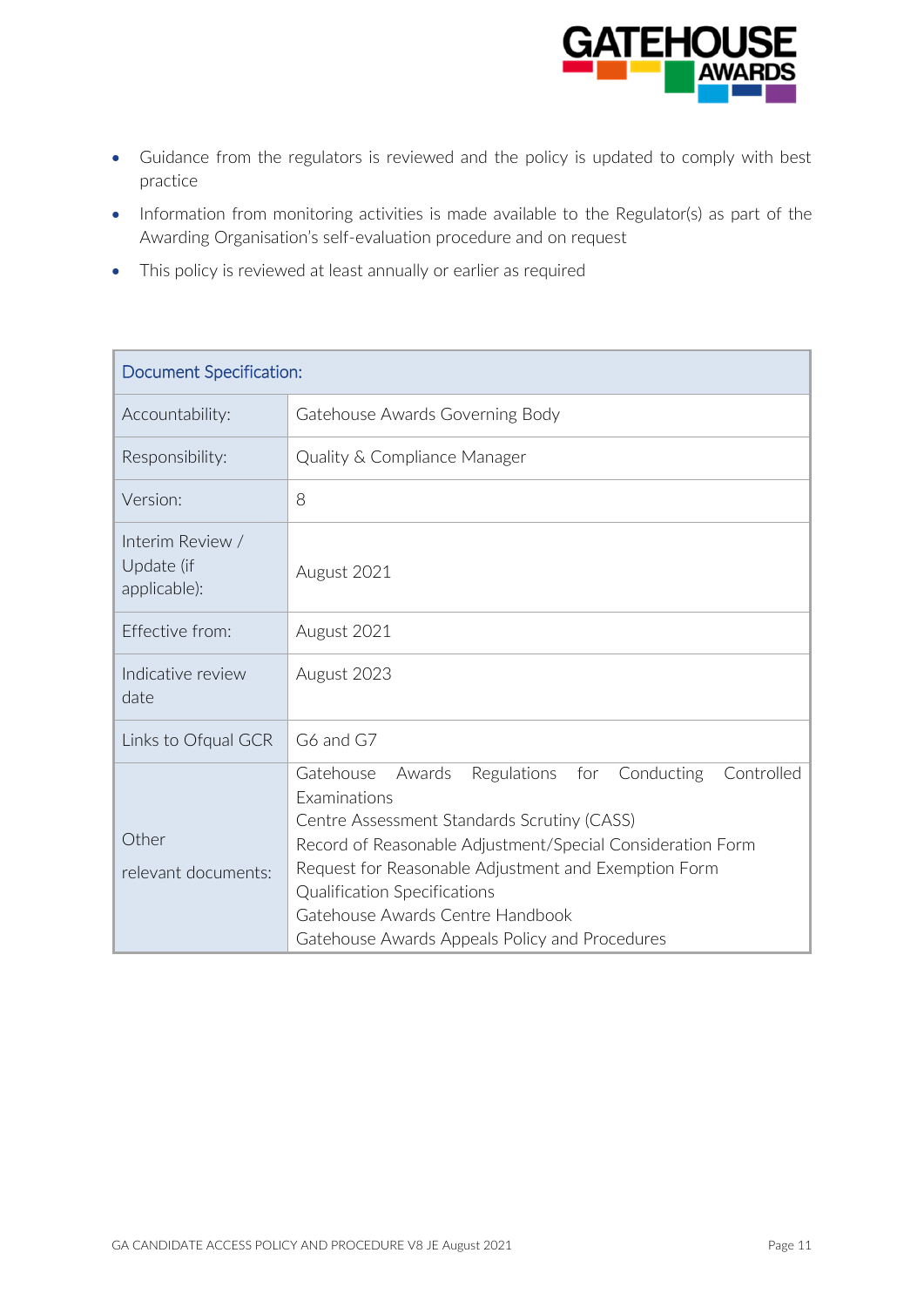# **Appendix A Request for a Reasonable Adjustment or Exemption**



This form is to be used to make request for a Reasonable Adjustment or Exemption for a Candidate in order to provide them with access to assessment as detailed in the Gatehouse Awards *Candidate Access Policy*. Please keep a copy for your records which must be made available for auditing purposes.

#### Please submit this form to Gatehouse Awards at least 10 days before the examination. The head of centre must support an application for it to be accepted.

#### Centre Details

| Centre Name    | Centre Number |  |
|----------------|---------------|--|
| Contact Name   | Position      |  |
| Centre Address |               |  |
| Telephone No   | Email         |  |

#### Details of Candidate & Qualification

| Qualification Title | of Assessment | Proposed Date DD / MM / YYYY |
|---------------------|---------------|------------------------------|
| Candidate Name      |               |                              |

This application is for a disability related exemption which is part of the candidate's individual learning plan. An exemption is being applied for in the form of a reasonable adjustment as a last resort, as no other access arrangement is available.

#### We understand that an exemption:

- is an agreement reached with Gatehouse Awards before the examination
- must not undermine the integrity of the qualification
- must only apply where the candidate cannot demonstrate any of the required skills

When an exemption is granted, an indication will be placed on the candidate's certificate to show that not all of the assessment objectives were accessible.

This will be indicated on the certificate.

The explanation simply states that the candidate was exempt from part of the assessment. It does not refer to any of the particulars of the exemption.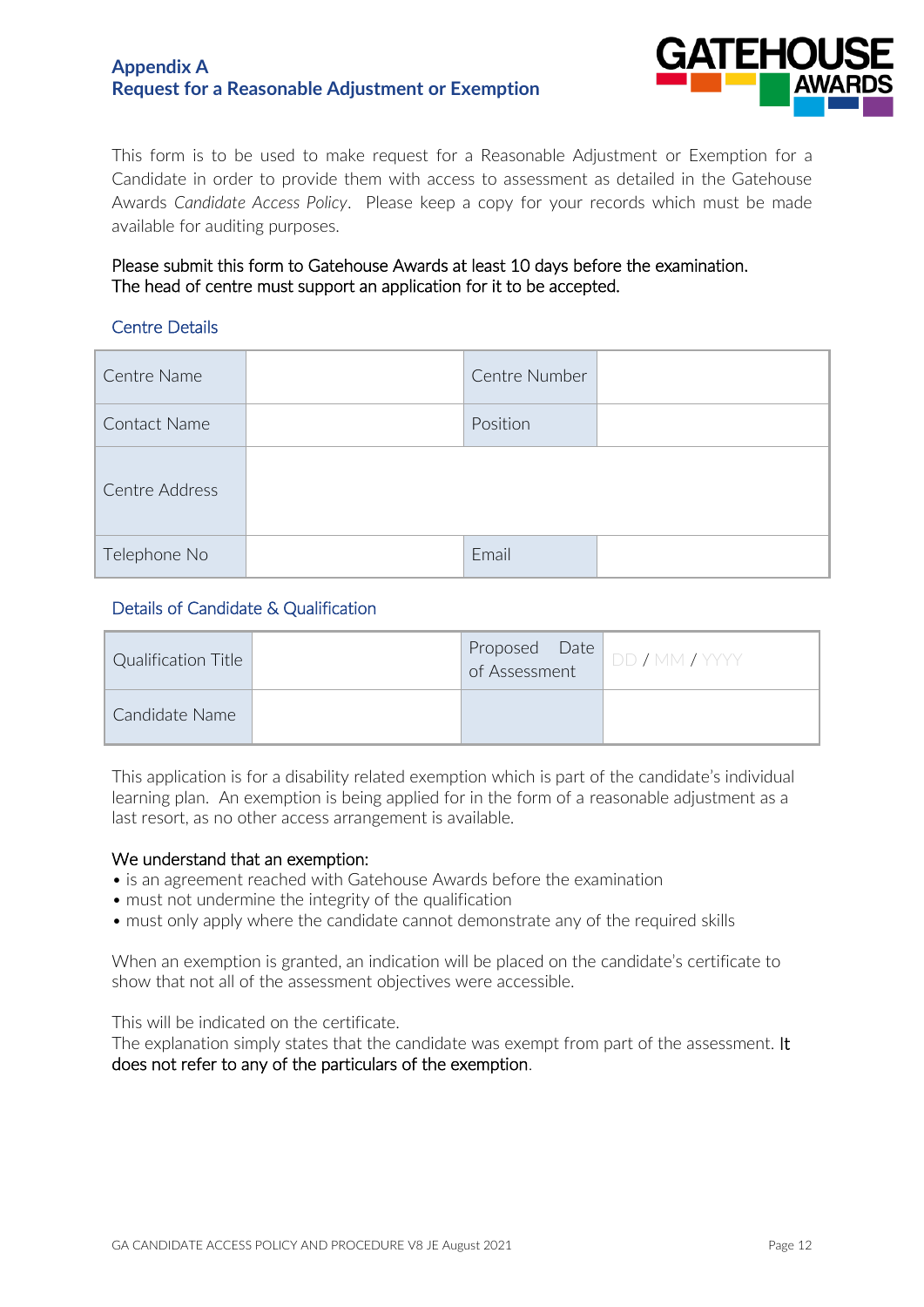

# Details of Reasonable Adjustment or Exemption required and any supporting documentation.

Please detail the Reasonable Adjustment or Exemption required and why it is necessary; at supporting documentation (please continue on a separate sheet if required).

Supporting documentation attached? Yes  $\square$  No  $\square$ 

| I confirm that I have verified the need for this request and that the supporting documentation is<br>authentic. |                |  |  |
|-----------------------------------------------------------------------------------------------------------------|----------------|--|--|
| Head of Centre Name &<br>Position:                                                                              |                |  |  |
| Signed:                                                                                                         |                |  |  |
| Dated:                                                                                                          | DD / MM / YYYY |  |  |
| Candidate/Parent/Carer<br>Name                                                                                  |                |  |  |
| Signed:                                                                                                         |                |  |  |
| Dated:                                                                                                          | DD / MM / YYYY |  |  |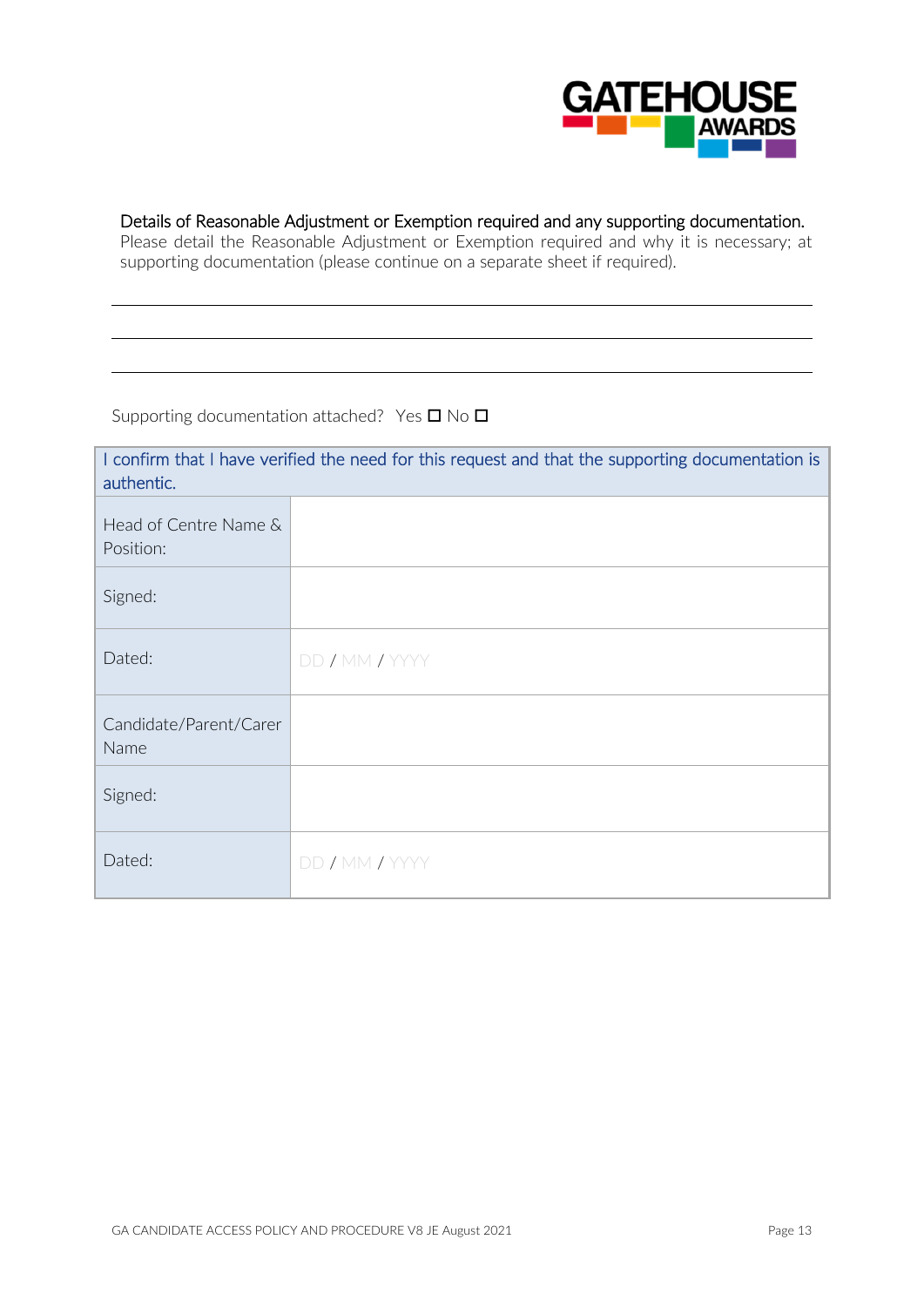# **Appendix B Reasonable Adjustment and Special Consideration Record**



This form is to be used to record any decisions made by a Centre with regard to Reasonable Adjustment and Special Consideration in line with the Gatehouse Awards *Candidate Access Policy*. Please forward a copy of this form to GA, retaining a copy with your records for auditing purposes.

#### Centre Details

| Centre Name                                        |            |                    | Centre Number                                               |                     |                                      |
|----------------------------------------------------|------------|--------------------|-------------------------------------------------------------|---------------------|--------------------------------------|
| <b>Contact Name</b>                                |            |                    | Position                                                    |                     |                                      |
| Centre Address                                     |            |                    |                                                             |                     |                                      |
| Telephone No                                       |            |                    | Email                                                       |                     |                                      |
| Details of Candidate (s) & Qualification           |            |                    |                                                             |                     |                                      |
| <b>Qualification Title</b>                         |            |                    | $(s)$ '<br>Candidate<br><b>ULN</b><br>$($ if<br>applicable) |                     |                                      |
| Total Number of<br>Candidates                      |            |                    | Was<br>whole<br>cohort affected?                            | candidate register) | Yes $\Box$ No $\Box$ (If Yes, attach |
| <b>What Action Was/Is Needed?</b>                  |            |                    |                                                             |                     |                                      |
| Reasonable<br>Made? (complete statement<br>below)  | Adjustment | $Yes \Box No \Box$ | Special Consideration?<br>(complete statement below)        |                     | $Yes \Box No \Box$                   |
| Examination to be re-sat? (in<br>full or in part)? |            | $Yes \Box No \Box$ | If Yes, date of re-sit                                      |                     |                                      |
| Other (please give details)                        |            |                    |                                                             |                     |                                      |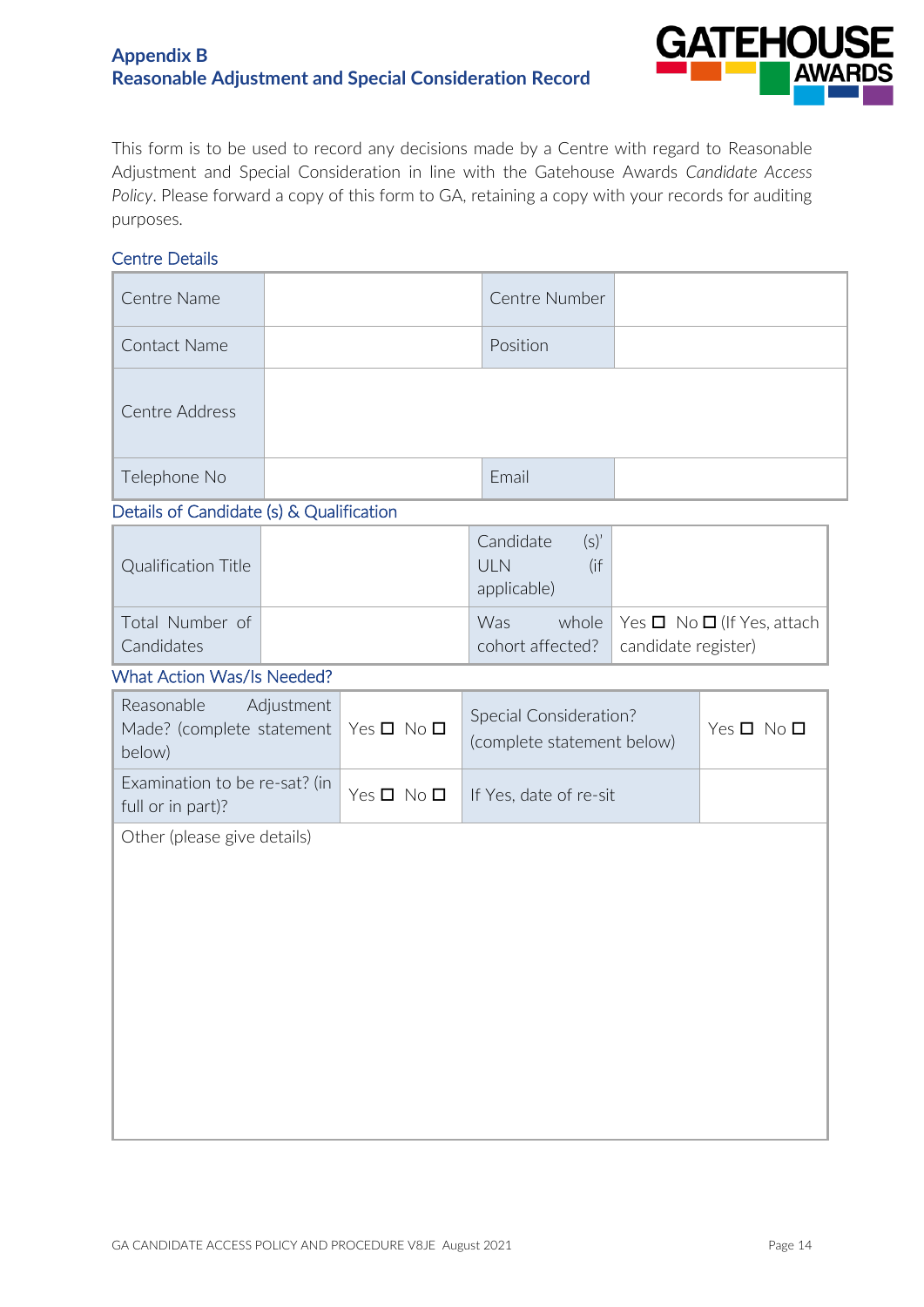

## Details of Incident/ Issue Leading to Reasonable Adjustment/ Special Consideration

Please give full details of the facts behind any Reasonable Adjustment or the occurrence which prompted a Special Consideration, together with any further details of action taken. Please continue on a separate sheet if required and attach any supporting documentation.

| ,我们也不会有什么?""我们的人,我们也不会不会不会。""我们的人,我们也不会不会不会不会。""我们的人,我们也不会不会不会。""我们的人,我们也不会不会不会不                                      |  |
|-----------------------------------------------------------------------------------------------------------------------|--|
|                                                                                                                       |  |
| <u> 1999 - Jan Samuel Barbara, margaret eta batean batean batean batean batean batean batean batean batean batean</u> |  |
| ,我们也不能会在这里,我们的人们就会在这里,我们的人们就会在这里,我们的人们就会在这里,我们的人们就会在这里,我们的人们就会在这里,我们的人们就会在这里,我们的                                      |  |
|                                                                                                                       |  |
|                                                                                                                       |  |
|                                                                                                                       |  |
|                                                                                                                       |  |
| ,我们也不能会在这里,我们的人们就会在这里,我们的人们就会在这里,我们的人们就会在这里,我们的人们就会在这里,我们的人们就会在这里,我们的人们就会在这里,我们的                                      |  |
|                                                                                                                       |  |
|                                                                                                                       |  |
|                                                                                                                       |  |

Supporting documentation attached? Yes  $\square$  No  $\square$ 

F

| I confirm that I have verified the need for this request and that the supporting documentation<br>is authentic. |                |  |  |
|-----------------------------------------------------------------------------------------------------------------|----------------|--|--|
| Name & Position:                                                                                                |                |  |  |
| Signed:                                                                                                         |                |  |  |
| Dated:                                                                                                          | DD / MM / YYYY |  |  |

h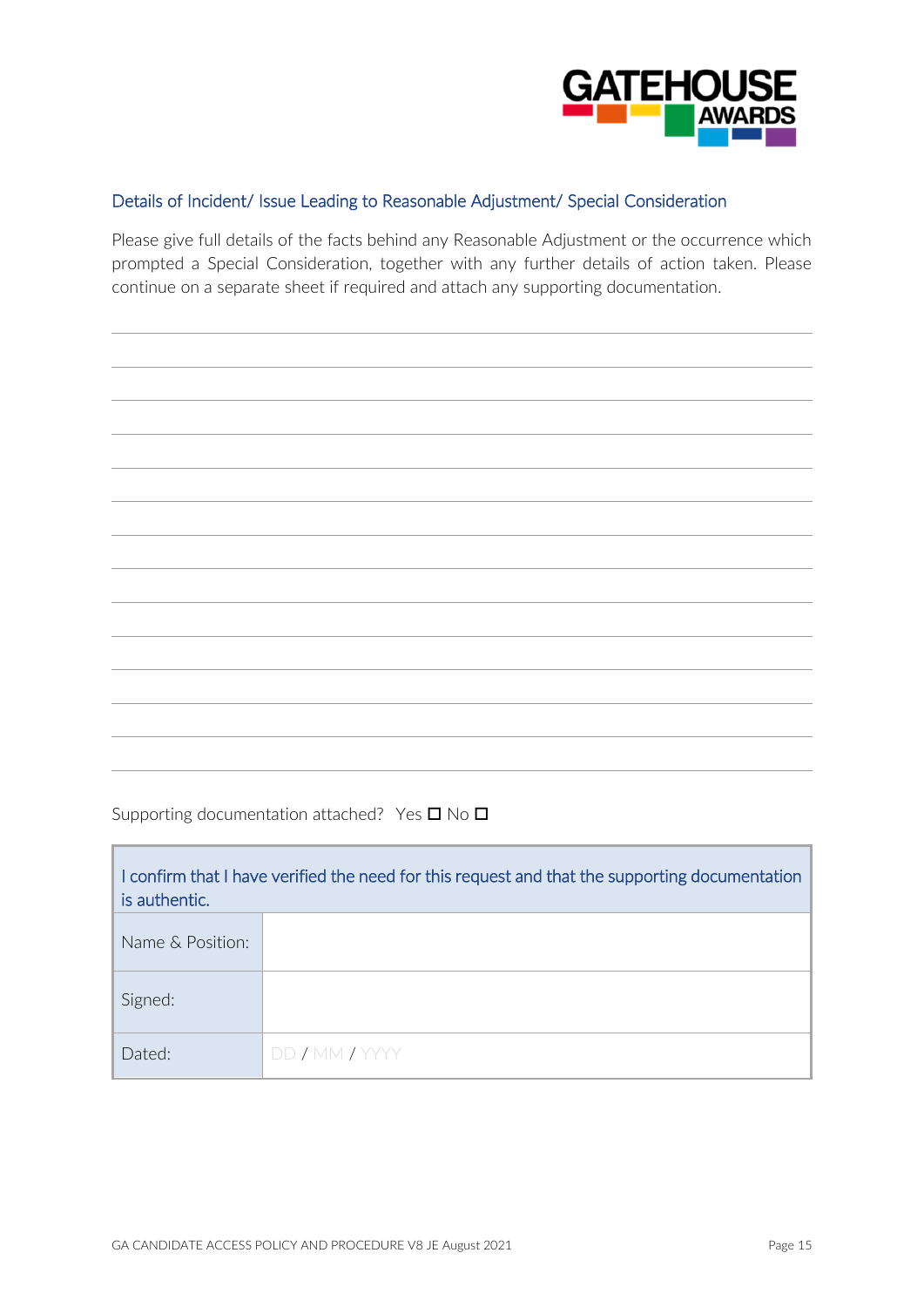# **Appendix C Scribe Cover Sheet**



| Centre Name    | Centre Number |  |
|----------------|---------------|--|
| Contact Name   | Position      |  |
| Centre Address |               |  |
| Telephone No   | Email         |  |

| Candidate Name                                                                       | Candidate<br><b>Number</b> |  |
|--------------------------------------------------------------------------------------|----------------------------|--|
| Details of<br>Qualification<br>where Scribe was<br>used (title, unit /<br>component) |                            |  |

For the examiner to apply the correct mark allocation it is essential that the following information is provided. Please indicate in the appropriate box which accurately reflects how the approved application for a scribe was used. If this information is not provided we cannot guarantee that the script will be marked.

| 1. The candidate used a scribe/speech recognition technology but did not dictate spellings |     |
|--------------------------------------------------------------------------------------------|-----|
| (letter by letter) and punctuation.                                                        |     |
| 2. The candidate used a scribe/speech recognition technology and dictated punctuation.     |     |
| 3. The candidate used a scribe/speech recognition technology and dictated spellings letter | II. |
| by letter                                                                                  |     |
| 4. The candidate used a scribe/speech recognition technology and dictated punctuation      |     |
| and spellings letter by letter.                                                            |     |
| 5. The candidate used a word processor with the spell check enabled (switched on).         |     |
| 6. The candidate used a word processor with the spell check and grammar check enabled      |     |
| (switched on).                                                                             |     |
| Any other comments (if appropriate)                                                        |     |
|                                                                                            |     |
|                                                                                            |     |
|                                                                                            |     |
| Were diagrams/graphs completed by the candidate or the scribe?                             |     |
|                                                                                            |     |
|                                                                                            |     |